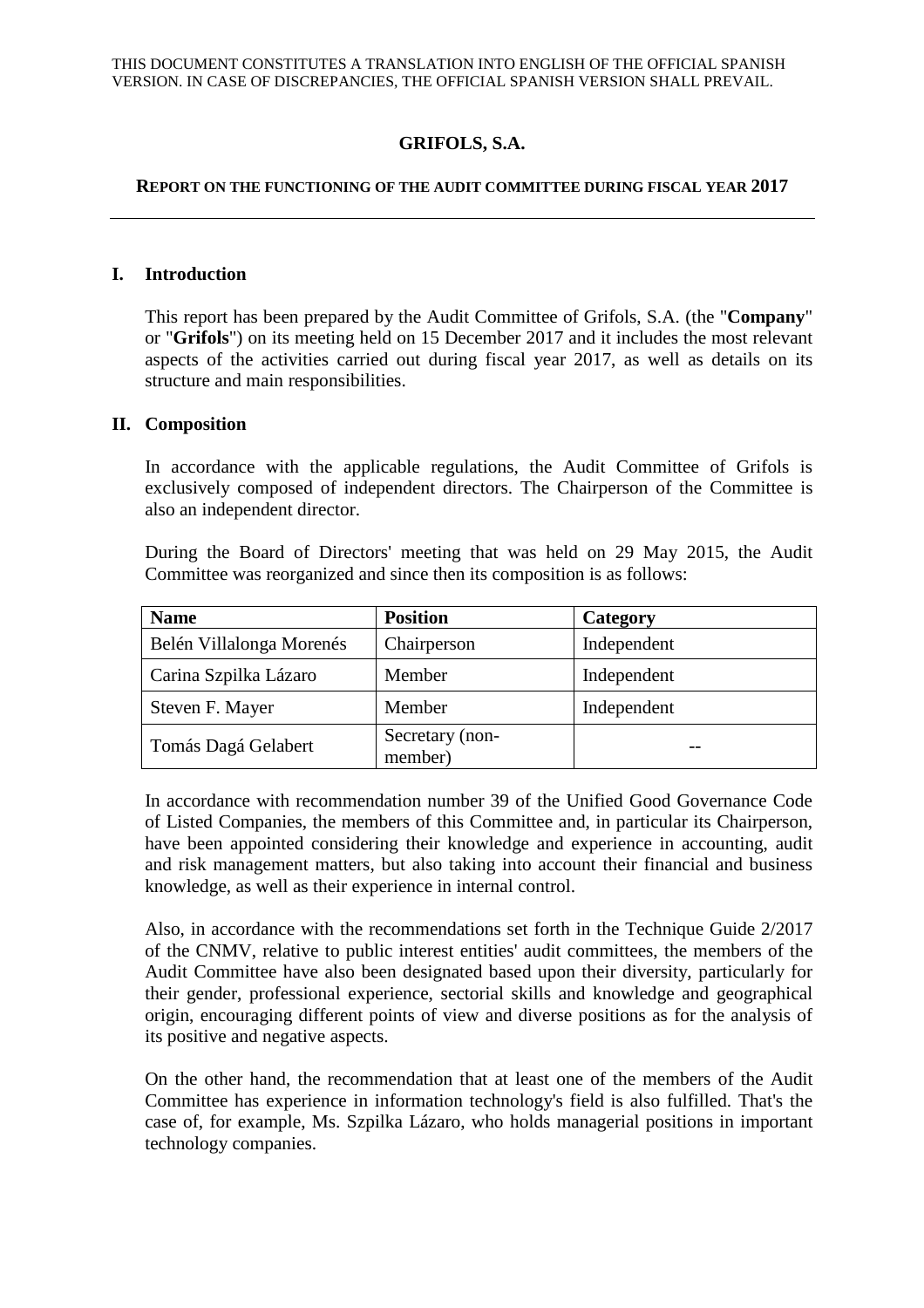## **III. Responsibilities**

The Company's Articles of Association, the Regulations of the Board of Directors and the By-laws of the Audit Committee confer on the Audit Committee the following responsibilities:

- (a) In relation to the General Shareholders' Meeting:
	- (i) Inform the General Shareholders' Meeting of any issues raised on matters for which the Committee is responsible and particularly with respect to the results of the audit of the annual accounts, explaining how it has contributed to the integrity of the financial information, and the role that the Committee has played in such process.
- (b) In relation to the Board of Directors:
	- (i) Previously inform the Board of Directors about periodic financial statements, which due to its stock exchange listing, the Company must make public periodically; in this sense, the Committee will ensure that the interim accounts are drawn up under the same accounting principles as the annual accounts and for this purpose shall consider the appropriateness of a limited review by an external auditor;
	- (ii) Previously inform of the creation or acquisition of shareholdings in special purpose entities or domiciled in countries or territories considered tax havens, as well as any other transactions or operations of a similar nature, which due to their complexity, could harm the transparency of the Group;
	- (iii) Previously inform of related party transactions;
	- (iv) Inform of any matter that has or may have a material, financial or accounting impact.
- (c) In relation to information and internal control system:
	- (i) Supervise the preparation and presentation, and integrity of the mandatory financial information related to the Company and the Group, verifying compliance with the regulation requirements, the adequate defining of consolidation boundaries and the correct application of accounting criteria and submit recommendations or proposals to the Board of Directors to protect the integrity of this information;
	- (ii) Supervise the efficiency of the Company's internal control, internal audit and risk management systems, periodically reviewing the internal control and risk management systems, so that any principal risks are identified, dealt with and adequately recognized, as well as discussing, with the auditor, any major flaws in the control system identified during the audit process without jeopardizing its independence. To such effects, the Committee may, if applicable, submit recommendations or proposals to the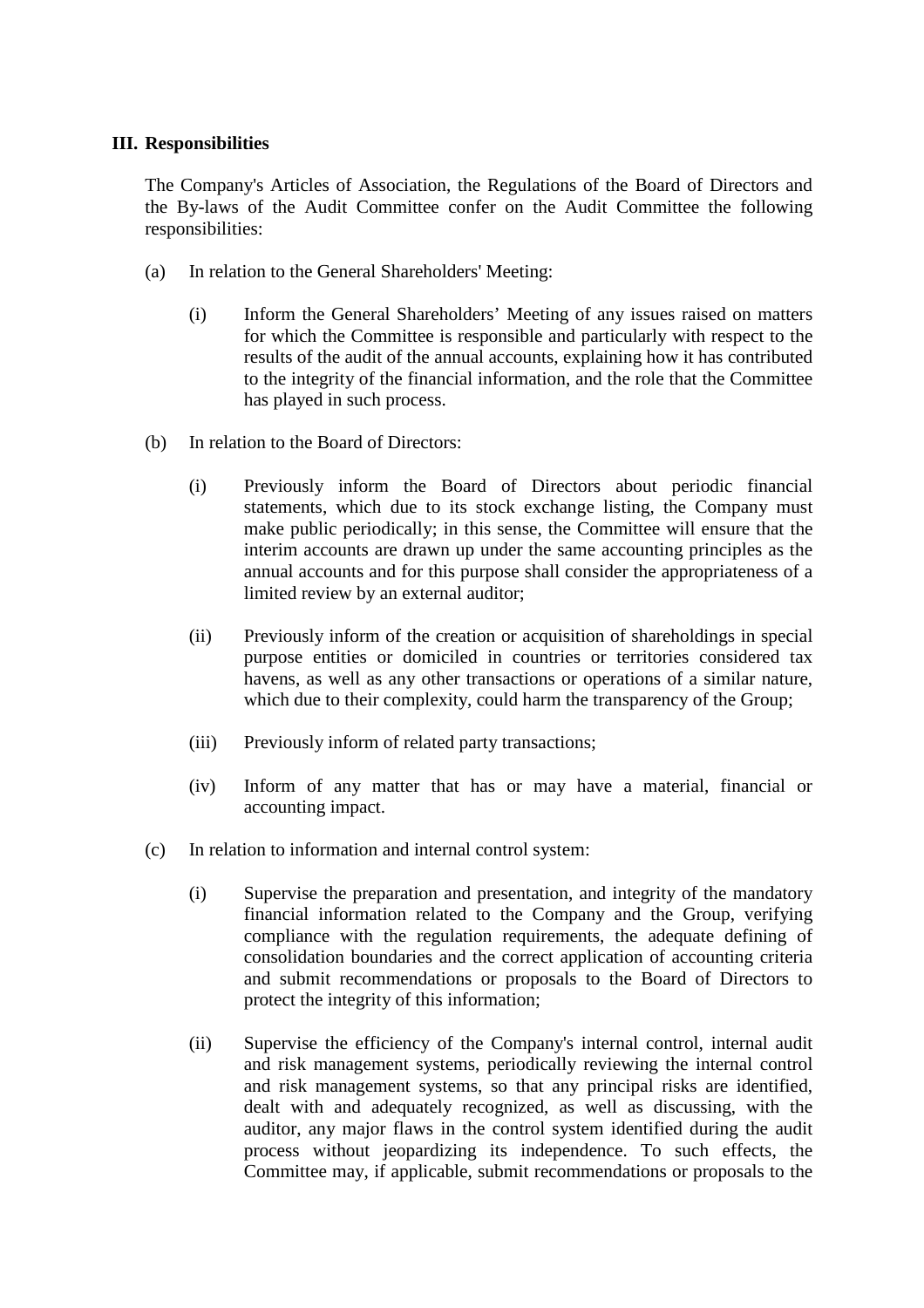Board of Directors and the corresponding period of time for their fulfilment;

- (iii) Monitor the independence and efficiency of internal auditing; propose the selection, appointment, re-election and dismissal of the Director of the Internal Audit Department; propose the budget for this Department; receive periodic information on its activities (including the annual work plan and annual activities reports prepared by the Director of the Department); and verify that the top management takes into account the conclusions and recommendations of their reports;
- (iv) Set up and supervise procedures for the receipt, retention and treatment of complaints received by the Company regarding accounting, internal controls or audit matters, as well as anonymous and confidential information provided by employees regarding questionable accounting or auditing matters.
- (d) In relation to the external auditor:
	- (i) Submit to the Board of Directors any proposals regarding the selection, appointment, re-election and substitution of the auditor, being responsible for the selection process in conformity with the applicable regulations, including the terms of his contract, without prejudice to the faculties vested in the General Shareholders' Meeting and the Board with regard to the approval of such resolutions under Spanish law;
	- (ii) Be directly in charge of the remuneration and supervision of the work performed by the external auditor regarding the audit report preparation and issuance or any other similar reports relating to financial statements;
	- (iii) Regularly and directly collect from the external auditor information about the development, impact and execution of the audits, as well as the audit plan and results of its execution, and verify that top management takes their recommendations into account;
	- (iv) Safeguard the external auditor's independence when performing his duties, and to do so:
		- Ensure that the Company communicates as a relevant event to the CNMV the change in auditor and shall attach a statement of the possible existence of any disagreements with the outgoing auditor and, if applicable, its contents;
		- Establish the necessary relationships with the external auditor to receive information about any issues that may entail a threat to his independence, and which the Audit Committee will examine, and any other issues regarding the development of the audit of accounts process, and, when applicable, the authorization of the services different from those prohibited in the terms established in the applicable regulations as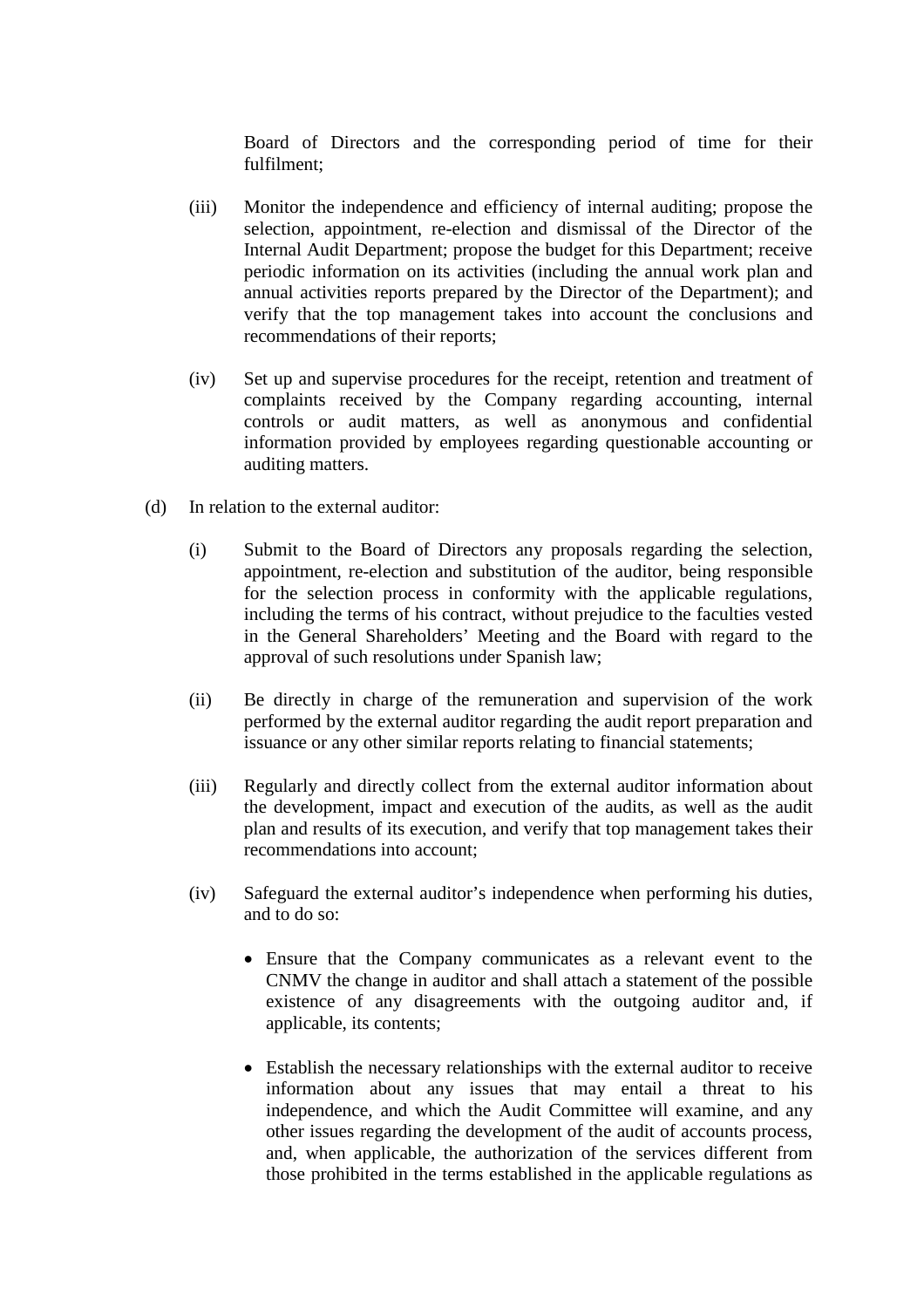regards independence, as well as any notifications required in the audit of accounts legislation and in the audit regulations;

- Ensure that the Company and the auditor respect the rules in force on providing services different to audit services, the auditor's market concentration limits and, in general, any others rules established to guarantee the independence of the auditors and, to that end, annually receive from the external auditors a statement of their independence in relation to the entity, or any entities directly or indirectly related to it, as well as the detailed and individualized information on any kind of ancillary services provided and the corresponding fees paid by these entities to the external auditor or the persons or entities related to it in accordance with the regulations applicable to the audit of accounts activity;
- Issue, prior to issuing the audit of accounts report and on an annual basis, a written opinion on whether the independence of the auditors or audit firms has been compromised. This opinion must include a reasoned assessment of each and every one of the ancillary services mentioned above, which shall be individually and jointly assessed, different from the legal audit, and in relation to the independence status or regulations applicable to the audit of accounts activity; and
- If the external auditor resigns, examine the circumstances that have caused said resignation.
- (v) Encourage the Group auditor to undertake the responsibility of the audits of the companies making up the group.
- (e) In relation to external consultants:
	- (i) Request that legal, accounting, financial advisors or other experts or advisors be hired, on account to the Company, to assist them in the performance of their duties.
- (f) In relation to internal conduct rules:
	- (i) Supervise the compliance with the Internal Conduct Regulations in matters related to the Stock Exchange, the Board of Directors' Regulations, standards of conduct set out in the "Code of Ethics for Grifols Executives" and the "Code of Conduct for Grifols' Employees" and, in general, any other internal rules of governance of the Company, as well as make the necessary proposals for improvement.

# **IV. Activities**

During fiscal year 2017 this Committee met in the following dates:

24 February 2017;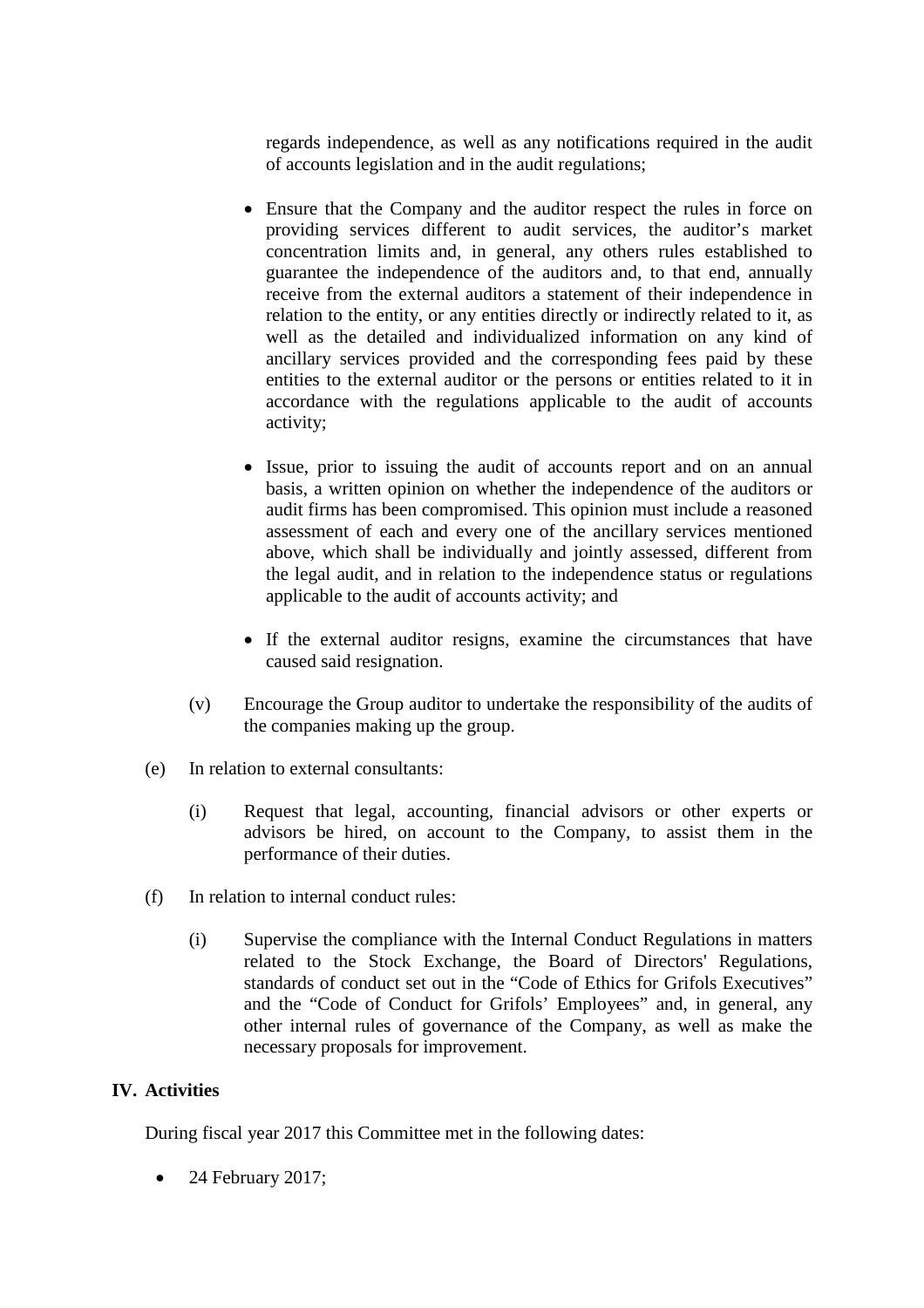- 31 March 2017;
- 28 April 2017;
- 26 July 2017;
- 26 October 2017; and
- 15 December 2017.

During the meetings its members discussed and, when applicable, approved different matters related to their main responsibilities, in accordance with the Company's Articles of Association, the Board of Directors' Regulations and the Committee's own By-laws.

The most relevant events that took place during the referred fiscal year 2017 are detailed below:

- Review and approval of the Annual Corporate Governance Report for fiscal year 2016;
- Review and approval of the Company's annual accounts (individual and consolidated) corresponding to the fiscal year ended 31 December 2016, having previously supervised the preparation and submission of the annual accounts, overseeing compliance with any legal requirements and the correct application of accounting criteria;
- Reasoned report on the annual accounts auditor's independence;
- Inform on the related party transactions of fiscal year 2016.
- Approval of the financial periodic information, that for its public condition, the Company must publish periodically, including, the approval of the consolidated financial statements corresponding to the fiscal year 2016 prior to their approval by the Board of Directors and to their notification to stock exchanges and supervising bodies and, also, approval of the financial statements prepared under IFRS IASB to be filed with the Securities and Exchange Commission;
- Proposal to the Board of Directors the re-election of KPMG as an auditor of the individual and consolidated annual accounts of the Company for fiscal year 2017 and the appointment of Grant Thornton as co-auditor of the individual annual accounts of the Company.
- Proposal to the Board of Directors a new wording for article 14 of the Regulation of the Board of Directors of the Company (Audit Committee's responsibilities) and approval of a new wording for the Committee's own By-laws in order to adapt both texts to the new provisions introduced by the Law on Auditing of Accounts 22/2015.
- Annual revision of the Committee's performance; and
- Pre-approval of the different audit services provided by KPMG.